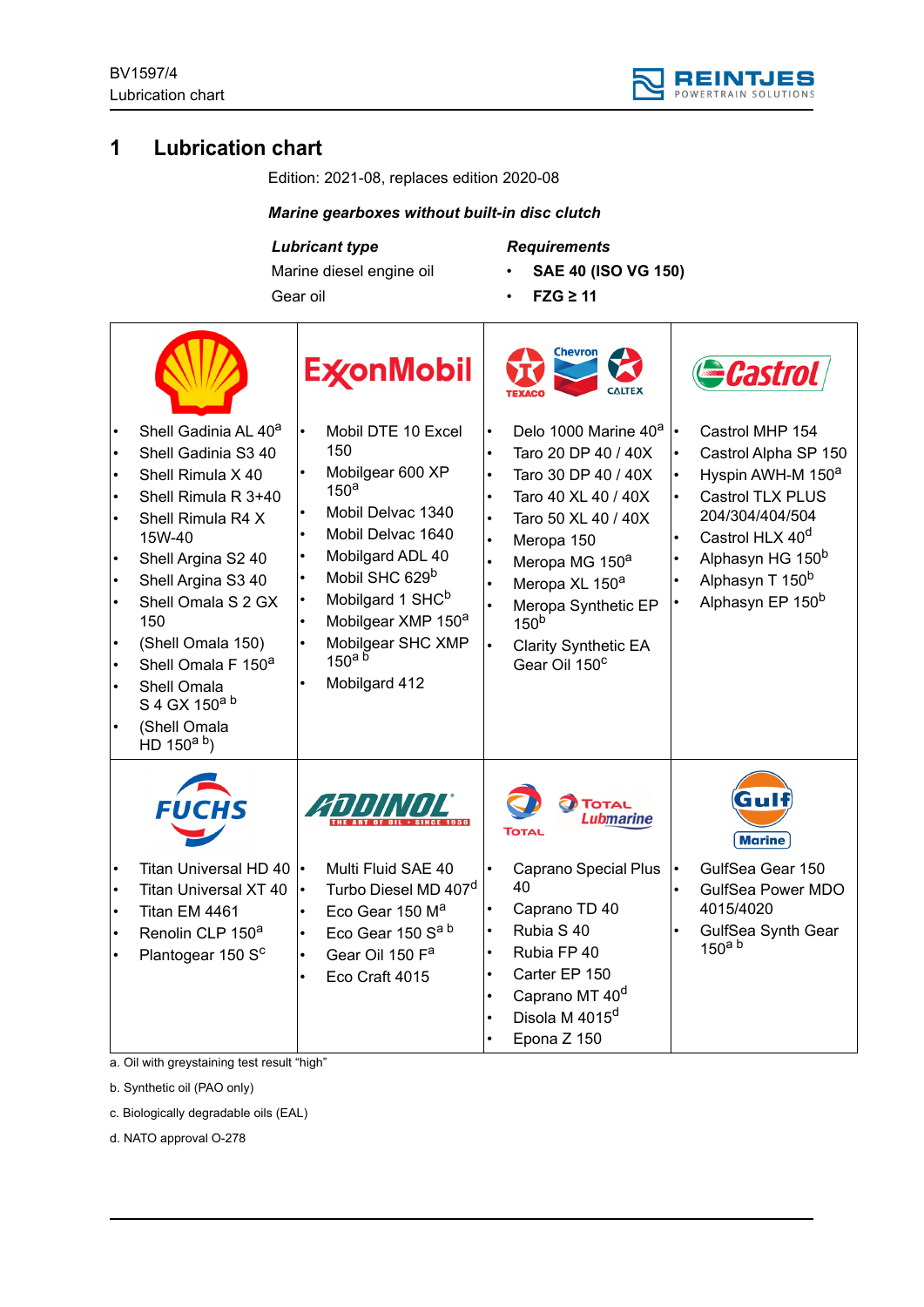

| Valvoline                                                                         |           | <b>CEPSA</b>                               |                                                  | KLÜBER                                                                                                                                  | <b>EnviroLogic</b> CAPECARE     |
|-----------------------------------------------------------------------------------|-----------|--------------------------------------------|--------------------------------------------------|-----------------------------------------------------------------------------------------------------------------------------------------|---------------------------------|
| Valmarin TP-1240                                                                  | $\bullet$ | Cepsa Petrel HDL 40                        | $\bullet$<br>$\bullet$<br>$\bullet$<br>$\bullet$ | Klüberoil<br>GEM 1-150 N <sup>a</sup><br>Klüberoil MEG 1-150<br>US<br>Klübersynth<br>GEM 4-150 Na b<br>Klüberbio EG2 150 <sup>a c</sup> | Envirologic GO 150 <sup>c</sup> |
| <b>REPSOL</b>                                                                     |           | mtu                                        |                                                  | <b>SINCE 1839</b><br><b>IOR'D</b><br>ZED<br>LUBRICANTS                                                                                  |                                 |
| Marino 3 SAE 40<br>Super Tauro 150<br>Super Tauro Sintético<br>150 <sup>a</sup> b | $\bullet$ | Diesel Engine Oil<br><b>DEO SAE 15W-40</b> | $\bullet$                                        | 112M Marine HTC<br>150                                                                                                                  |                                 |

a. Oil with greystaining test result "high"

b. Synthetic oil (PAO only)

c. Biologically degradable oils (EAL)

#### **Observe when selecting oil for use in REINTJES gearboxes:**

- If the oil temperature is lower than
	- + 10 °C / 50 °F (SAE 30)
	- + 15 °C / 59 °F (SAE 40)

a sump heating installation is required (special equipment must be fitted to the gearbox).

- Lubricants approved by REINTJES meet all operational requirements and need no further additives. Further additives may even be harmful.
- Observe the manufacturer's safety data sheet for safely handling the lubricant.

#### **Observe when changing oil:**

- Observe the oil change intervals and oil analysis intervals specified in the operating manual.
- Replace filter elements when changing oil. Clean the venting filter thoroughly. Carry out a first check for contamination approx. 12 hours after commissioning.
- The oil level must be between the dipstick markings. The operating oil volume indicated on the type plate or the drawing of installation is a reference value.
- For flushing and cleaning of the gearbox use the operating oil. Remove cleaning oil from gearbox, oil filter and heat exchanger as thoroughly as possible.
- The gearbox is filled with VCI preservation oil when delivered. When the gearbox is put into operation, drain the VCI preservation oil and fill in operating oil. Any small amount of VCI preservation oil remaining may be mixed with the operating oil.